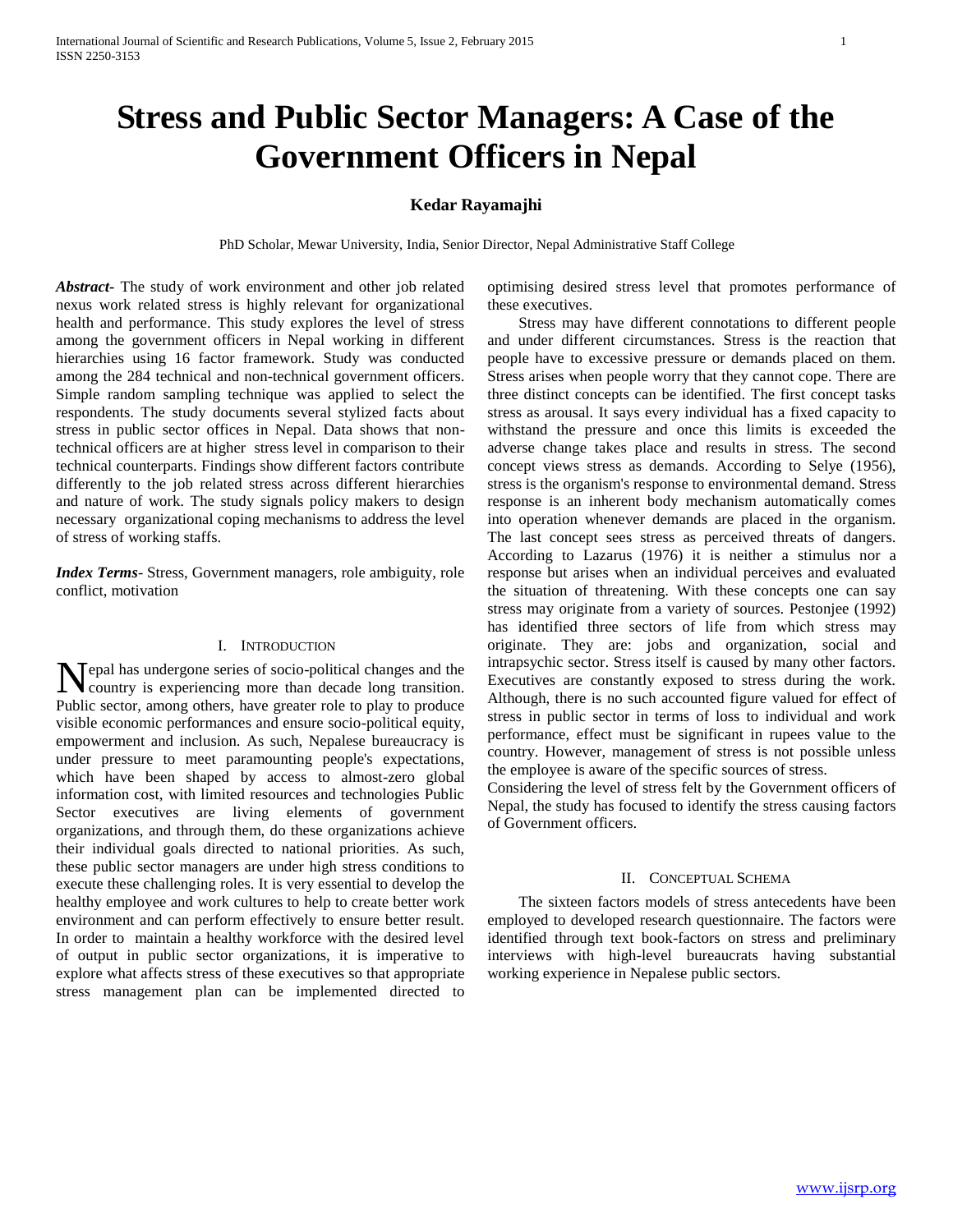

**Figure 1. 16 factor Schema of factors Causing Work Related Stress.**

#### III. METHODS

 The study is based on the quantitative data collected by using the self-reported structured questionnaires. The crosssectional data was collected to test the hypothesis. The sample of the present investigation comprised of 284 Nepal government employeesbelonging to section officer level to especial class (Secretary) levels, randomly selected from various Ministries and departments of government of Nepal. The study was conducted in 2013 in Kathmandu valley. The developed questionnaire was pre-tested among the 10% respondent of selected sample size to ensure the reliability and validity of instrument. Data was analyzed by using the SPSS (data analysis software) and descriptive analysis, ANOVA and multiple comparisons was done to present the data. The data presented in tabulation form in result.

#### **RESULTS**

 In this study, out of 284 respondents, 80.3% were male. Similarly, education wise 80.6% had Master degree followed by 17.3% had Bachelor degree and 2.1% had PhD. Researcher has also collected the data from technical and non-technical group so the data shows that 53.5% were from technical field and rest were non-technical. Respondents were also categorized on the basis of their position. Position comprised from class III to I; the data shows that 56% were from class III followed by 26.4% from class II and 17.6% from class I respectively.

#### **I. Individual Stress causing factors**

 There were various types of stress causing factors measured to know the opinion of respondents regarding their stress. Out of 284 respondents, 158 respondents reported that sometimes their job itself became stress causing factor. Comparatively, higher numbers of respondents reported 'sometimes' their low paid salary (101), peer relationship problem (182), personal health problem (179), Feeling of powerlessness (155), Uncertain promotion opportunities (106), Poor career development plan (106), Feeling of social status/recognition (145), Low achievement in job (138), Organizational negative work culture (125), .Poor environmental support (140), Group and political interference in job (129), Role ambiguity and conflict (185), Non-participatory leadership style (149), Poor achievement (148) and Poor time management (156) become their stress causing factors (Table 1).

| <b>Stress Causing Factors</b> |           |              |                  |                   |               |     |
|-------------------------------|-----------|--------------|------------------|-------------------|---------------|-----|
| <b>Factors</b>                | Group     | <b>Never</b> | <b>Sometimes</b> | <b>Frequently</b> | <b>Always</b> |     |
|                               | Class III | 17           | 87               | 42                | 13            | 159 |
|                               | Class II  | 14           | 44               | 11                | <sub>0</sub>  | 75  |
| Your                          | Class I   | 6            | 27               | 8                 |               | 50  |
| Job itself                    | Total     | 37           | 158              | 61                | 28            | 284 |
|                               | Class III | 12           | 56               | 42                | 49            | 159 |
|                               | Class II  |              | 21               | 26                | 23            | 75  |
| Low paid<br>Salary            | Class I   |              | 24               |                   |               | 50  |

# **Table 1: Stress causing factors- descriptive analysis**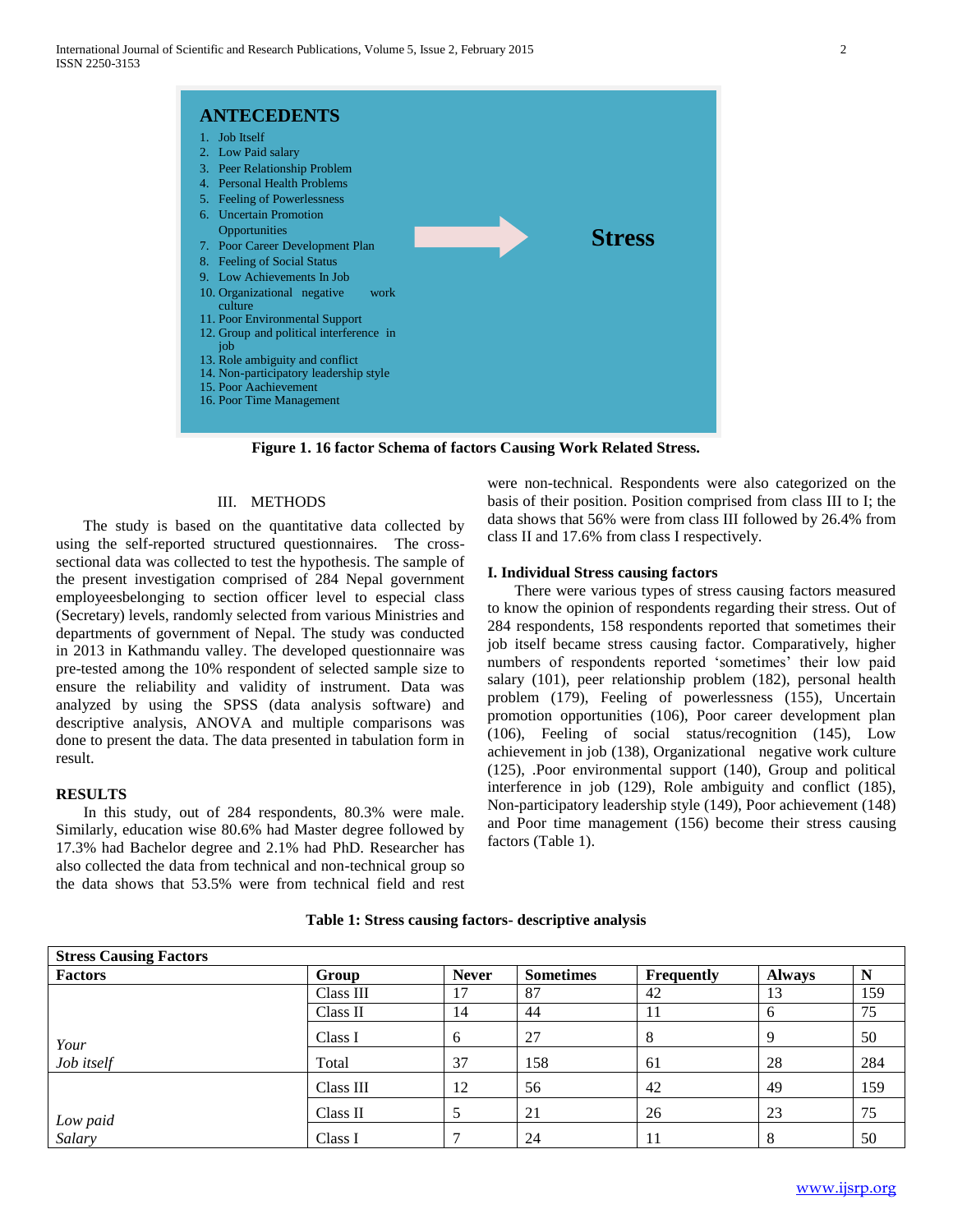|                                      | Total         | 24             | 101 | 79             | 80               | 284 |
|--------------------------------------|---------------|----------------|-----|----------------|------------------|-----|
|                                      | Class III     | 37             | 103 | 19             | $\mathbf{1}$     | 159 |
|                                      | Class II      | 22             | 47  | $6\,$          | $\boldsymbol{0}$ | 75  |
| Peer                                 | Class I       | 13             | 32  | $\overline{2}$ | $\mathbf{0}$     | 50  |
| relationship problems                | Total         | 72             | 182 | 27             | $\mathbf{1}$     | 284 |
|                                      | Class III     | 34             | 101 | 19             | 5                | 159 |
|                                      | Class II      | 22             | 47  | 6              | $\boldsymbol{0}$ | 75  |
| Personal                             | Class I       | 17             | 31  | $\overline{2}$ | $\mathbf{0}$     | 50  |
| health problems                      | Total         | 73             | 179 | 27             | 5                | 284 |
|                                      | Class III     | 26             | 93  | 33             | $\overline{7}$   | 159 |
|                                      | Class II      | 19             | 41  | 12             | 3                | 75  |
| Feeling                              | Class I       | 19             | 21  | $8\,$          | $\overline{2}$   | 50  |
| of powerlessness                     | Total         | 64             | 155 | 53             | 12               | 284 |
|                                      | Class III     | $20\,$         | 57  | 46             | 36               | 159 |
|                                      | Class II      | 11             | 25  | 18             | 21               | 75  |
| Uncertain                            | Class I       | 14             | 24  | 9              | 3                | 50  |
| promotion opportunities              | Total         | 45             | 106 | 73             | 60               | 284 |
|                                      | Class III     | 18             | 57  | 53             | 31               | 159 |
|                                      | Class II      | $8\,$          | 27  | 20             | 20               | 75  |
| Poor                                 | Class I       | 13             | 22  | $8\,$          | $\overline{7}$   | 50  |
| career development plan              | Total         | 39             | 106 | 81             | 58               | 284 |
|                                      | Class III     | 28             | 92  | 31             | $8\,$            | 159 |
|                                      | Class II      | $20\,$         | 34  | 9              | 12               | 75  |
|                                      | Class I       | 18             | 19  | $8\,$          | 5                | 50  |
| Feeling of social status/recognition | Total         | 66             | 145 | 48             | 25               | 284 |
|                                      | Class III     | 21             | 78  | 46             | 14               | 159 |
|                                      | Class II      | 13             | 38  | 14             | 10               | 75  |
| Low                                  | Class $\rm I$ | $21\,$         | 22  | $\overline{4}$ | $\mathfrak{Z}$   | 50  |
| achievement in job                   | Total         | 55             | 138 | 64             | 27               | 284 |
|                                      | Class III     | 13             | 69  | 49             | 28               | 159 |
|                                      | Class II      | $\overline{7}$ | 31  | 30             | $\overline{7}$   | 75  |
| Organizational negative              | Class I       | 9              | 25  | 15             | $\mathbf{1}$     | 50  |
| work culture                         | Total         | 29             | 125 | 94             | 36               | 284 |
|                                      | Class III     | 11             | 78  | 48             | 22               | 159 |
|                                      | Class II      | 6              | 30  | 30             | 9                | 75  |
| .Poor                                | Class I       | $\overline{4}$ | 32  | 10             | $\overline{4}$   | 50  |
| environmental support                | Total         | 21             | 140 | 88             | 35               | 284 |
|                                      | Class III     | 11             | 70  | 52             | 26               | 159 |
|                                      | Class II      | 10             | 34  | $20\,$         | 11               | 75  |
| Group                                | Class I       | 9              | 25  | 14             | $\boldsymbol{2}$ | 50  |
| and political interference in job    | Total         | 30             | 129 | 86             | 39               | 284 |
| Role                                 | Class III     | 9              | 103 | 37             | 10               | 159 |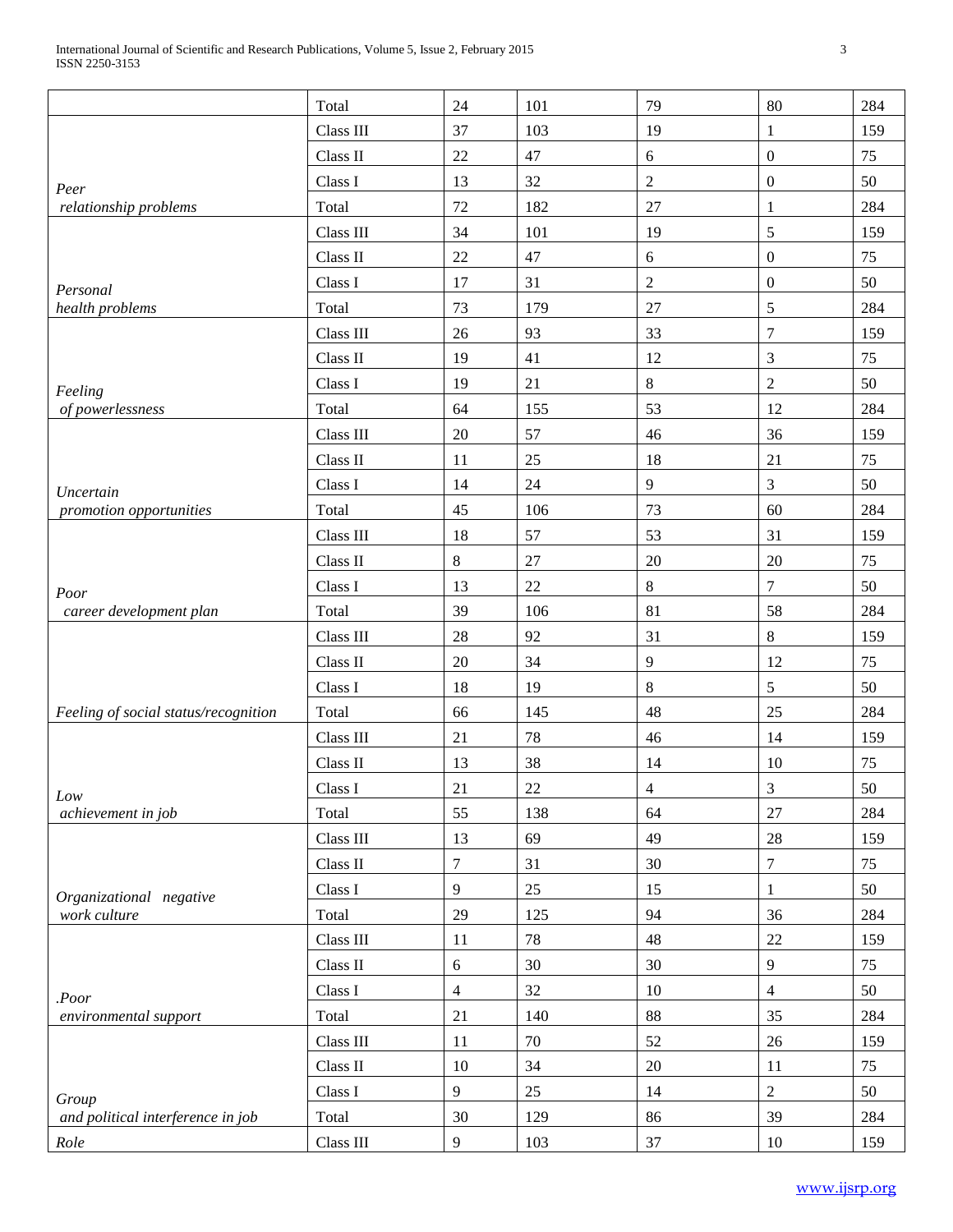| ambiguity and conflict             | Class II  | 8  | 50  | 15             | $\overline{2}$ | 75  |
|------------------------------------|-----------|----|-----|----------------|----------------|-----|
|                                    | Class I   | 10 | 32  | $\overline{7}$ | 1              | 50  |
|                                    | Total     | 27 | 185 | 59             | 13             | 284 |
|                                    | Class III | 13 | 70  | 57             | 19             | 159 |
|                                    | Class II  | 9  | 44  | 17             | 5              | 75  |
|                                    | Class I   | 10 | 35  | 3              | 2              | 50  |
| Non-participatory leadership style | Total     | 32 | 149 | 77             | 26             | 284 |
|                                    | Class III | 19 | 86  | 37             | 17             | 159 |
|                                    | Class II  | 15 | 40  | 15             | 5              | 75  |
| Poor                               | Class I   | 14 | 22  | 8              | 6              | 50  |
| Achievement                        | Total     | 48 | 148 | 60             | 28             | 284 |
|                                    | Class III | 18 | 87  | 40             | 14             | 159 |
|                                    | Class II  | 12 | 43  | 15             | 5              | 75  |
|                                    | Class I   | 14 | 26  | 7              | 3              | 50  |
| Poor time management               | Total     | 44 | 156 | 62             | 22             | 284 |

 28 said job itself always became the stress causing factors followed by 80 said low paid salary, 1 said peer relationship problem, 5 said personal health problem, 12 said feeling of powerlessness, 60 said uncertain promotion opportunities, 58 said poor career development plan, 25 said feeling of social status, 27 said low achievement in job, 36 said organizational negative work cultural, 35 poor environmental support, 39 said group and political interference in job, 13 said role ambiguity and conflict, 26 said non-participatory leadership style, 28 said poor achievement and 22 said poor time management.

#### **II. ANOVA for stress causing factors**

 There was significant difference found between low paid salary as a stress causing factor and response of government officers at the .012 significant level followed by personal health problem at the .013, uncertain promotion opportunities at .000, Poor career development plan at .008, Low achievement in job at .000, Organizational negative work culture at .009, Group and political interference in job at .012, Role ambiguity and conflict at .008, Non-participatory leadership style at .000 and poor time management at .03 (table 2).

|                | <b>ANOVA</b>         |                       |                                    |     |                       |       |       |  |  |
|----------------|----------------------|-----------------------|------------------------------------|-----|-----------------------|-------|-------|--|--|
|                | <b>Indicators</b>    | <b>Groups</b>         | of<br><b>Sum</b><br><b>Squares</b> | df  | Mean<br><b>Square</b> | F     | Sig.  |  |  |
|                |                      | <b>Between Groups</b> | 2.903                              | 2   | 1.452                 | 2.21  | 0.112 |  |  |
|                |                      | Within Groups         | 184.562                            | 281 | 0.657                 |       |       |  |  |
| -1             | Your Job Itself      | Total                 | 187.465                            | 283 |                       |       |       |  |  |
|                |                      | <b>Between Groups</b> | 8.133                              | 2   | 4.067                 | 4.533 | 0.012 |  |  |
|                |                      | Within Groups         | 252.103                            | 281 | 0.897                 |       |       |  |  |
| $\overline{2}$ | Low paid salary      | Total                 | 260.236                            | 283 |                       |       |       |  |  |
|                |                      | <b>Between Groups</b> | 0.592                              | 2   | 0.296                 | 0.844 | 0.431 |  |  |
|                | relationship<br>Peer | Within Groups         | 98.489                             | 281 | 0.35                  |       |       |  |  |
| 3              | problems             | Total                 | 99.081                             | 283 |                       |       |       |  |  |
|                |                      | <b>Between Groups</b> | 3.507                              | 2   | 1.754                 | 4.402 | 0.013 |  |  |
|                | health<br>Personal   | Within Groups         | 111.929                            | 281 | 0.398                 |       |       |  |  |
| $\overline{4}$ | problems             | Total                 | 115.437                            | 283 |                       |       |       |  |  |
|                | of<br>Feeling        | <b>Between Groups</b> | 3.172                              | 2   | 1.586                 | 2.764 | 0.065 |  |  |
| 5              | powerlessness        | Within Groups         | 161.233                            | 281 | 0.574                 |       |       |  |  |

**Table 2: F –test for Stress Causing Factors**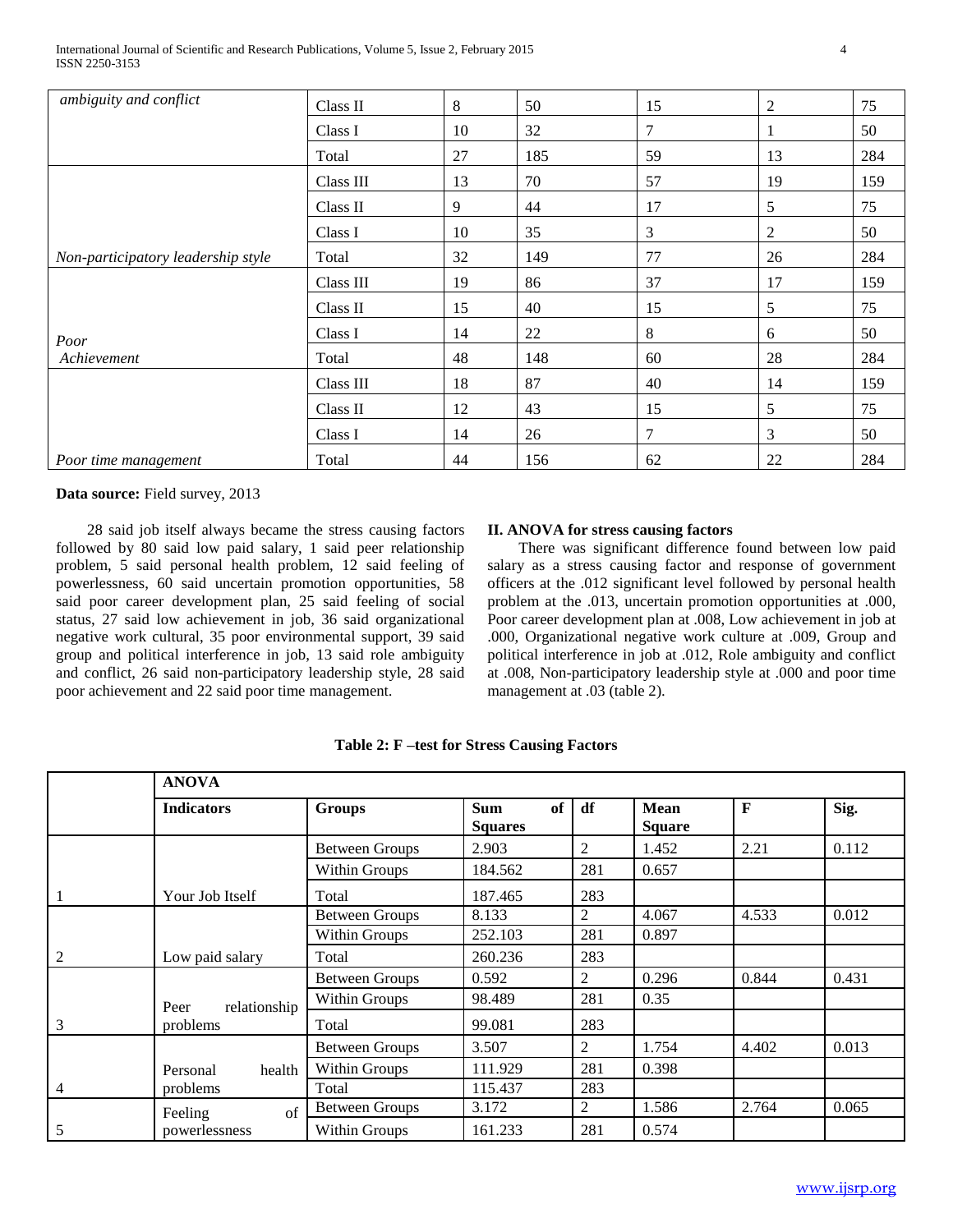|       |                         | Total                 | 164.405 | 283            |       |        |       |
|-------|-------------------------|-----------------------|---------|----------------|-------|--------|-------|
|       |                         | <b>Between Groups</b> | 15.309  | $\overline{2}$ | 7.655 | 8.099  | 0.000 |
|       | Uncertain promotion     | Within Groups         | 265.564 | 281            | 0.945 |        |       |
| 6     | opportunities           | Total                 | 280.873 | 283            |       |        |       |
|       |                         | <b>Between Groups</b> | 8.948   | $\overline{2}$ | 4.474 | 4.927  | 0.008 |
|       | Poor<br>career          | Within Groups         | 255.151 | 281            | 0.908 |        |       |
| 7     | development plan        | Total                 | 264.099 | 283            |       |        |       |
|       |                         | <b>Between Groups</b> | 0.918   | $\overline{2}$ | 0.459 | 0.616  | 0.541 |
|       | Feeling<br>of<br>social | Within Groups         | 209.476 | 281            | 0.745 |        |       |
| $\,8$ | status/recognition      | Total                 | 210.394 | 283            |       |        |       |
|       |                         | <b>Between Groups</b> | 11.991  | $\overline{2}$ | 5.996 | 8.381  | 0.000 |
|       | Low achievement in      | Within Groups         | 201.033 | 281            | 0.715 |        |       |
| 9     | job                     | Total                 | 213.025 | 283            |       |        |       |
|       | Organizational          | <b>Between Groups</b> | 6.678   | $\overline{2}$ | 3.339 | 4.831  | 0.009 |
|       | negative<br>work        | Within Groups         | 194.234 | 281            | 0.691 |        |       |
| 10    | culture                 | Total                 | 200.912 | 283            |       |        |       |
|       |                         | <b>Between Groups</b> | 2.616   | $\overline{2}$ | 1.308 | 2.039  | 0.132 |
|       | Poor<br>environmental   | Within Groups         | 180.296 | 281            | 0.642 |        |       |
| 11    | support                 | Total                 | 182.912 | 283            |       |        |       |
|       |                         | <b>Between Groups</b> | 6.444   | $\overline{2}$ | 3.222 | 4.475  | 0.012 |
|       | Group and political     | Within Groups         | 202.33  | 281            | 0.72  |        |       |
| 12    | interference in job     | Total                 | 208.775 | 283            |       |        |       |
|       |                         | <b>Between Groups</b> | 4.279   | $\overline{2}$ | 2.139 | 4.933  | 0.008 |
|       | Role ambiguity and      | Within Groups         | 121.876 | 281            | 0.434 |        |       |
| 13    | conflict                | Total                 | 126.155 | 283            |       |        |       |
|       |                         | <b>Between Groups</b> | 13.659  | $\overline{2}$ | 6.83  | 11.546 | 0.000 |
|       | Non-participatory       | Within Groups         | 166.211 | 281            | 0.591 |        |       |
| 14    | leadership style        | Total                 | 179.87  | 283            |       |        |       |
|       |                         | Between Groups        | 2.778   | $\overline{2}$ | 1.389 | 1.942  | 0.145 |
|       |                         | Within Groups         | 200.94  | 281            | 0.715 |        |       |
| 15    | Poor achievement        | Total                 | 203.718 | 283            |       |        |       |
|       |                         | <b>Between Groups</b> | 4.461   | $\overline{2}$ | 2.231 | 3.561  | 0.03  |
|       | Poor<br>time            | Within Groups         | 176.003 | 281            | 0.626 |        |       |
| 16    | management              | Total                 | 180.465 | 283            |       |        |       |

 The above table presents that there was no significant difference found between job itself as a stress causing factor and response of government officers at the .112 significant followed by Peer relationship problems at .431, Feeling of powerlessness at .065, Feeling of social status/recognition at .541, Poor environmental support at .132 and Poor achievement at .145.

# **III. Multiple Comparisons of individual stress causing factors**

 Multiple comparisons were done to know the mean difference between the classes regarding the different types of stress causing factors.

| Dependent Variable    | $(I)$ Position | (J) Position | Mean Difference (I-J) | Std. Error | Sig.  |
|-----------------------|----------------|--------------|-----------------------|------------|-------|
|                       | Class I        | Class III    | .079                  | 131        | 1.000 |
| Your job itself       |                | Class II     | .280                  | 148        | .178  |
|                       | Class III      | Class II     | .201                  | 114        | .234  |
|                       | Class II       | Class III    | .088                  | 133        | 1.000 |
| 2.<br>Low paid salary |                | Class I      | .493                  | 173        | .014  |
|                       | Class III      | Class I      | .405                  | 154        | .026  |

|  |  |  |  | Table 3: Multiple Comparisons of stress causing factors |  |  |  |  |
|--|--|--|--|---------------------------------------------------------|--|--|--|--|
|--|--|--|--|---------------------------------------------------------|--|--|--|--|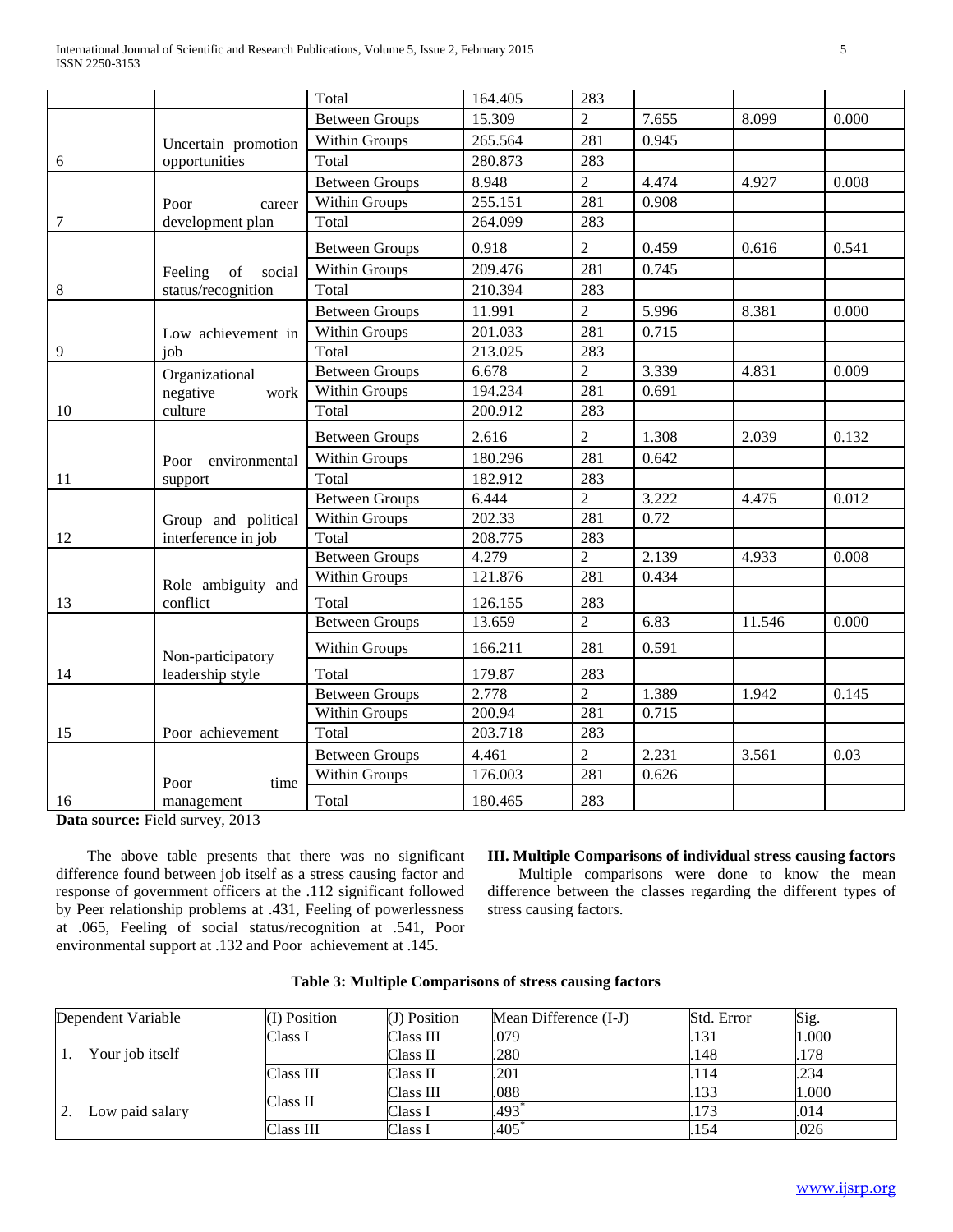|    |                                           |                    | Class II  | .106              | .083              | .601             |
|----|-------------------------------------------|--------------------|-----------|-------------------|-------------------|------------------|
| 3. | Peer relationship problems                | Class III          | Class I   | .053              | 096               | 1.000            |
|    |                                           | Class I            | Class II  | .053              | 108               | 1.000            |
|    |                                           |                    | Class II  | .182              | .088              | 122              |
| 4. | Personal health problems                  | Class III          | Class I   | 269               | 102               | .027             |
|    |                                           | Class II           | Class I   | .087              | 115               | 1.000            |
|    |                                           |                    | Class II  | 145               | 106               | .515             |
| 5. | Feeling of powerlessness                  | Class III          | Class I   | 272               | 123               | .083             |
|    |                                           | Class II           | Class I   | .127              | .138              | 1.000            |
|    |                                           |                    | Class III | .037              | 136               | 1.000            |
| 6. | promotionClass II<br>Uncertain            |                    | Class I   | .633              | 177               | .001             |
|    | opportunities                             | Class III          | Class I   | .596              | 158               | .001             |
|    |                                           |                    | Class III | .083              | 133               | 1.000            |
| 7. | career development Class II<br>Poor       |                    | Class I   | $\overline{513}$  | 174               | .010             |
|    | plan                                      | Class III          | Class I   | $430^{4}$         | 155               | .017             |
|    |                                           | socialClass II     | Class III | .054              | 121               | 1.000            |
| 8. | of<br>Feeling                             |                    | Class I   | .173              | 158               | .817             |
|    | status/recognition                        | Class III          | Class I   | .119              | 140               | 1.000            |
|    |                                           |                    | Class II  | .053              | .118              | 1.000            |
| 9. | Low achievement in job                    | Class III          | Class I   | .553              | 137               | .000             |
|    |                                           | Class II           | Class I   | .500 <sup>°</sup> | 154               | .004             |
|    |                                           |                    | Class II  | .085              | 116               | 1.000            |
|    | 10. Organizational<br>work culture        | negativeClass III  | Class I   | .419              | 135               | .006             |
|    |                                           | Class II           | Class I   | .333              | 152               | .087             |
|    |                                           |                    | Class III | .051              | 112               | 1.000            |
|    | 11. Poor environmental support            | Class II           | Class I   | .280              | 146               | 170              |
|    |                                           | Class III          | Class I   | .229              | .130              | 235              |
|    |                                           |                    | Class II  | .158              | 119               | 553              |
|    | 12. Group<br>and                          | politicalClass III | Class I   | .405              | 138               | .011             |
|    | interference in job                       | Class II           | Class I   | 247               | 155               | $\overline{337}$ |
|    |                                           |                    | Class II  | .155              | .092              | .281             |
|    | 13. Role ambiguity and conflict           | Class III          | Class I   | .322              | $\overline{.107}$ | .008             |
|    |                                           | Class II           | Class I   | 167               | 120               | 500              |
|    |                                           |                    | Class II  | 276               | 108               | .033             |
|    | 14. Non-participatory<br>leadership style | Class III          | Class I   | .576              | 125               | .000             |
|    |                                           | Class II           | Class I   | $\overline{300}$  | 140               | 101              |
|    |                                           |                    | Class II  | .194              | .118              | 309              |
|    | 15. Poor achievement                      | Class III          | Class I   | 207               | 137               | 396              |
|    |                                           | Class II           | Class I   | .013              | 154               | 1.000            |
|    |                                           |                    | Class II  | 141               | 111               | .612             |
|    | 16. Poor time management                  | Class III          | Class I   | .334              | 128               | .029             |
|    |                                           | Class II           | Class I   | .193              | 144               | .546             |

 The table 3 shows that there was significant difference found between the class II and class I ( $p = .014$ ) and class III and class I ( $p = .026$ ) regarding the low paid salary. Similarly, there was significant difference between class III and class I regarding the personal health problem followed by class II and class I ( $p =$ .001) and class III and class I ( $p = .001$ ) regarding the uncertain promotion opportunities, class II and class I ( $p = .010$ ) and class III and class I ( $p = .017$ ) regarding the poor career development plan, class III and class I ( $p = .000$ ) and class II and class I ( $p =$ .004) regarding the low achievement in job, class III and class I  $(p = .006)$  regarding the organizational negative work culture, class III and class I ( $p = .011$ ) regarding the group and political interference in job, class III and class I ( $p = .008$ ) regarding the role ambiguity and conflict, class III and class II ( $p = .033$ ) and class III and class I ( $p = .000$ ) regarding the non-participatory leadership style and class III and class I ( $p = .029$ ) regarding the poor time management.

#### **IV. Total Stress causing factors**

 Opinion of respondents was collected to identify the stress causing factors. There was various stress causing factors like interest in job, salary, organizational culture, working environment, achievement, management, peers' relation, personal health …discussed during the interview survey. The prevalence of total factors on stress was measured by using F-test (table 4).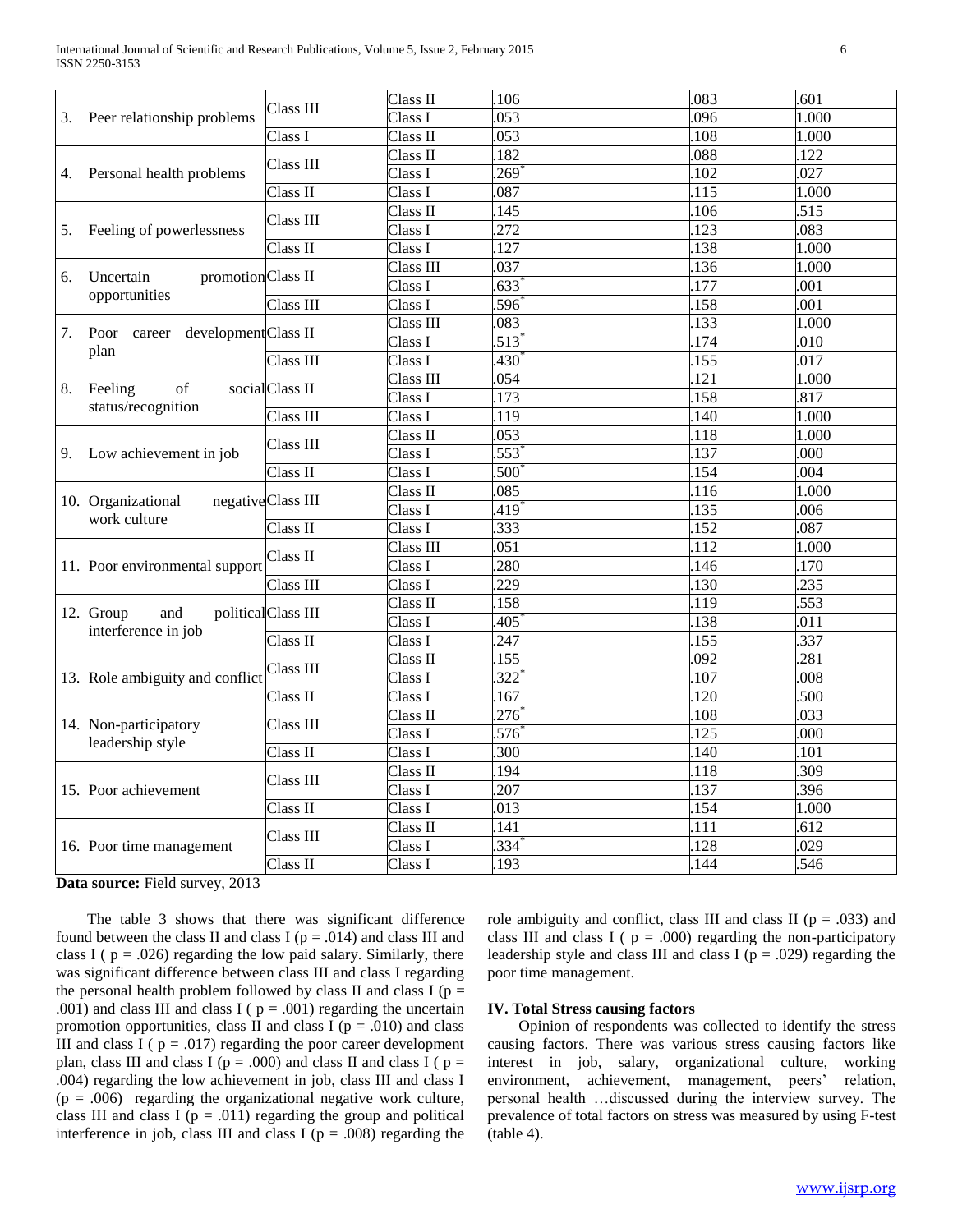| Table 4: F-test of total stress causing factors |  |  |  |  |  |
|-------------------------------------------------|--|--|--|--|--|
|-------------------------------------------------|--|--|--|--|--|

| Occupation                 | <b>Sum of Squares</b> | df  | <b>Mean Square</b> |       | Sig. |
|----------------------------|-----------------------|-----|--------------------|-------|------|
| <b>Between Groups</b>      | 995.016               |     | 497.508            | 9.731 |      |
| <b>Within Groups</b>       | 14366.206             | 281 | 51.125<br>125      |       | .000 |
| Total                      | 15361.222             | 283 |                    |       |      |
| $\sim$ $\sim$<br>$-1$ $-1$ | $\sim$ $\sim$ $\sim$  |     |                    |       |      |

There was significant difference found between the total stress causing factors and response of respondents at  $f = 9.731$ ,  $p=$ .000 significant level.

#### **V. Multiple Comparisons of total stress causing factor**

| (I) Position | (J) Position                                           | Mean Difference (I-J) | Std. Error | Sig.  |
|--------------|--------------------------------------------------------|-----------------------|------------|-------|
|              |                                                        |                       |            |       |
|              | Class II                                               | 1.384                 | 1.002      | .504  |
| Class III    | Class 1                                                |                       | 1.159      | .000  |
| Class II     | Class I                                                | 3.727                 | 1.305      | 0.014 |
| $N_{\alpha}$ | the mean difference is significant at the $0.05$ level |                       |            |       |

**Table 5: Multiple Comparisons of total stress causing factors**

 $n$  in an difference is significant at the 0.05 level.

**Data source:** Field survey, 2013

 The data shows that there was significant difference found between the class III and I at the .000 followed by class II and I at the .014 on total stress causing factors in their mental health. Similarly, there was no significant difference found between the class III and II because p values is .504 which is greater than .05. It can be assumed that the perception of class II level staffs on their stress causing factors was different than the class III.

#### IV. DISCUSSIONS

 Kyriacou (1989) defined stress as an unpleasant emotional state, resulting from prolonged, increasing, or even new pressures, which are perceived as significantly greater than the individual's coping resources. In organisational behaviour literature, employee stress has attracted considerable attention, as it appears to impact upon a person's overall performance, both in terms of productivity and delivery of services (McShane& Von Glinow, 2005).

 The study found that there is significant difference found among stress caused by job nature itself across different hierarchical position. The reason may be attributed to missing like of position and accompanying function or responsibility. The study reveals significant difference in salary payment or low paid salary as stress causing factor. It shows that low paid salary is significantly higher in class III and II in comparison to class I level which may be the reflection of ample alternative income generation sources in high level position.

 Previous study also found that the many job condition factors proposed as sources of stress at work, role stress has been widely recognized as an antecedent of occupational stress (e.g. Cooper & Marshall, 1976).In any organizations, Occupational stress has been noted as a hazardous for employees. Evidence has been indicated that occupational stress is related to psychological and physical well-being, job satisfaction, absenteeism, turnover rate and intent to quit (Ganster&Schaubroeck, 1991; Sullivan &Bhagat, 1992). One of the most damaging effects of work

stress is its impact on the economy. Cooper and Cartwright (1996) estimated that overall 360 million working days are lost in the UK annually through sickness; out of which about half are stress related. Therefore it is important to identify the potential occupational stressors, and to find variables which have beneficial consequences for both employees and organisations.

 The present study surprisingly presented that personal health problem of lower level officer (class III) is significantly higher than the higher level officers (class I). The study warns serious response bias may have accounted this misleading inference however, this may also signal negative change of perceptive health well-being to powerlessness. The study documents strong evidence of feeling of powerlessness among junior level officer in comparison to senior level officer. In other words, feeling of problems decreases among civil servant as they climb positional level. Chiu and Kosinski (1995) argued that stress is influenced by cultural and social variables such as values, attitudes, and perception. One important attitudinal variable as such is organisational commitment. Sommer, Bae, and Luthans (1996) contended that organisational commitment is one of the important variables in the study of employee behaviour since it is inversely related to employee tardiness and absence (e.g. Cohen, 1993); moreover, highly committed employees have higher productivity and are willing to assume responsibility (Chow, 1990).

 Organizational commitment becomes stronger when employee will be optimistic for their better carriers. The present study indicated that there is higher uncertainty regarding promotion opportunities in level II and III whereas less uncertainty exists for class I officers. This finding is in line with existing government policies and practices that favour class I officer for promotional certainty in comparison to lower level officers. The finding also indicates that poor career development seems to affect lower level officer (class III and II) more than class I officer. This is in line with previous finding of uncertainty promotion being high to the lower level officer.The study also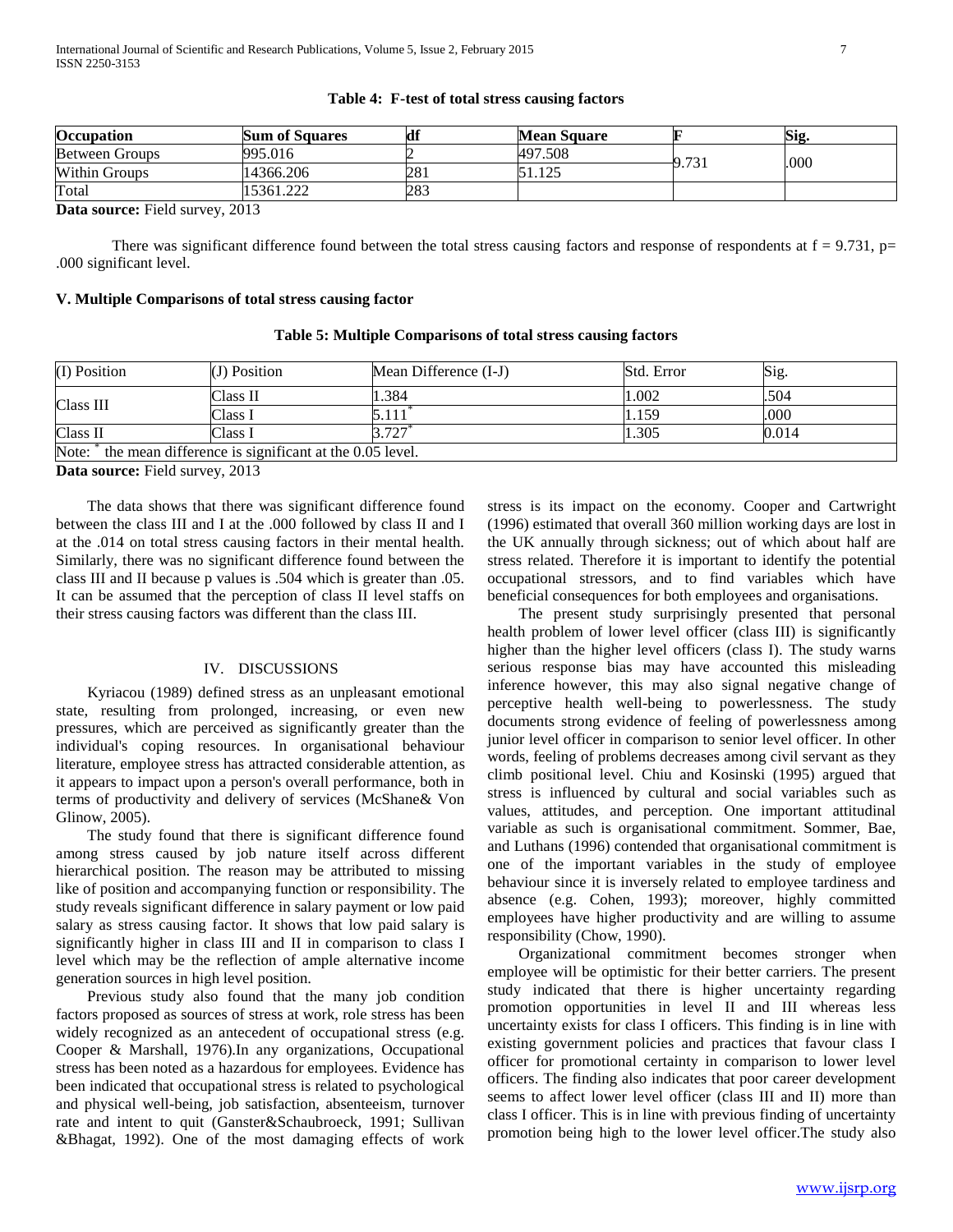found that organization work culture in civil service is perceived negatively by the lower level officers (class II and III) in comparison to higher level officer (class I). From leader follower perspective the finding is in line with existing practices where higher level leadership consider themselves right even when followers perceive them the wrong direction of leadership.

 Moreover, organisational commitment has also been found to be a stress moderator (e.g. Begley &Cazjka, 1993). The mechanism might be that, due to their positive attitudes, committed employees are less distressed by occupational stressors and therefore they perceive less stress.By and large almost all work stress research and theories were developed and empirically tested in Western industrialized countries (Jamal, 1999; Xie, 1996). It is therefore important to replicate job stress research in Nepalese societies in order to test the generalisability of Western organisational theories. Van Katwyk, Fox, Spector and Kelloway (2000) found that negative affectivity played an important role in determining the influence of job stress on the physical health of employees. Additionally, in their review of the literature, Hurrell and colleagues (1998) discuss how negative affectivity mediates the effects of stress on physical health among teachers.

 The study finding revealed that there is no difference among different level of officers on the perception of social recognition. The reason may be society has given due importance (till this time value seems to be positive towards government job) government service irrespective of their position.This study documents significant positive association between job achievement and hierarchical position. Limited delegated authority, poor exposure and resources can be attributed to low achievement among lower level officer (class II and III).The study also explored thathigher level of political interference in job by lower level officer (class III). The reason may lower level officer would be unable to resist different kinds of pressure in their workplace whereas higher level officer (II and I) pass the accountability either to lower side or to the higher side.The study found that role ambiguity and conflict is higher for lower level officer (III). The reason may be attributed to the mismatch of role assignment to job requirement. The study shows that lower level officers perceiving high non participatory style of leadership in their workplace whereas high level officer perceive the other way.

 The study shows that the achievement orientation across different hierarchical position to be non significant. The study found that poor time management has significant effect on stress to the lower level officer (III) which may be due to high role ambiguity, role conflict and higher of powerlessness.

#### V. CONCLUSION

 Stress is the mental construction caused by various environmental and individual factors. Stress results the mental as well as physical health problem. Government officers are suffered by work stress. There are various factors are identify as the causative factors; low paid salary, peer relationship problem, personal health problem, Feeling of powerlessness, Uncertain promotion opportunities, Poor career development plan, Feeling of social status/recognition, Low achievement in job, Organizational negative work culture, .Poor environmental

support, Group and political interference in job, Role ambiguity and conflict, Non-participatory leadership style, Poor achievement and Poor time management. There was significant difference found between the total stress causing factors and response of total government officers within and between the groups. The future research can be done to identify the best way to manage the stress and reduce the mental and health problem.

#### ACKNOWLEDGEMENT

 I would like to thank my research supervisor Prof. Dr. Murari Prasad Regmi for his close guidance to conduct this research. I appreciate cooperation of my junior colleague Mr. Santosh Koirala from Nepal Administrative Staff College in quantitative analysis of the collected data. I also express my sincere gratitude to Mewar University to provide me platform for research.

#### **REFERENCES**

- [1] Begley, T.M., & Cazjka, J.M. (1993). Panel analysis of the moderating effects of com-mitment on job satisfaction, intent to quit, and health following organizational change. Journal of Applied Psychology, 78(4), 552-556.
- [2] Cohen, A. (1993). Organizational commitment and turnover: A metaanalysis. Aca¬demy of Management Journal, 36(5), 1140-1157.
- [3] Chiu, R.K., & Kosinski, F.A. Jr. (1995). Chinese cultural collectivism and work-related stress: Implications for employment counselors. Journal of Employment Counseling, 32,98-110.
- [4] Chow, I.H.S. (1990). An empirical assessment of organizational commitment among local employees. Human Resources Journal, 6(1), 32- 38.
- [5] Cooper, C.L., & Cartwright, S. (1996). Mental health and stress in the workplace: A guide for employers. London: HMSO.
- [6] Cooper. C.L..& Marshall, J. (1976). Occupational sources of stress: A review of the literaturerelating to coronary heart disease and mental illhealth. Journal of Occupationalf~ycholo~, 49.11-28.
- [7] Kyriacou, C. (1989) 'The nature and prevalence of teacher stress' in M. Cole & S. Walker (eds) Teaching and Stress. Milton Keynes: Open University Press.
- [8] McShane, S. & Von Glinow, M. A. (eds) (2005)Organizational Behaviour. New York: McGraw-Hill/Irwin.
- [9] Ganster, D.C., &Schaubroeck, J. (1991). Work stress and employee health. Journal of Management, 17, 235-272.
- [10] Hurrell, J. J. Jr., Nelson, D. L. & Simmons, B. L. (1998) 'Measuring job stressors and strains: where we have been, where we are, and where we need to go', Journal of Occupational Health Psychology, 3 (4), 368-389.
- [11] Jamal, M. (1999). Job stress, Type-A behavior, and well-being: A crossculturalexamination. International Journal of Stress Management, 6, 57-67.
- [12] Pestonjee, D. M. (1992). Stress and Coping: The Indian Experience. New Delhi: Sage. Joitrnal of Health & Social Behavior, 23.159-169.
- [13] Semmer, N. (1996). Individual differences, work stress and health. In M.J.Schabracq, J.A.M. Winnubst, & C.L. Cooper (Eds.), Handbook of Work andHealth Psychology (pp. 51-86).
- [14] Sullivan, S., &Bhagat, R.S. (1992). Organizational stress, job satisfaction and job performance: Where do we go from here? Journal of Management, 18, 353-374.
- [15] Van Katwyk, P. T., Fox, S., Spector, P. E. &Kelloway, E. K. (2000) 'Using the Job-related Affective Well-being Scale (JAWS) to investigate affective responses to work stressors', Journal of Occupational Health Psychology, 5, 219-230.
- [16] Xie, J.L. (1996). Karasek's model in the People's Republic of China: Effects of jobdemands, control, and individual differences. Academy of Management Journal,39, 1594-1618.